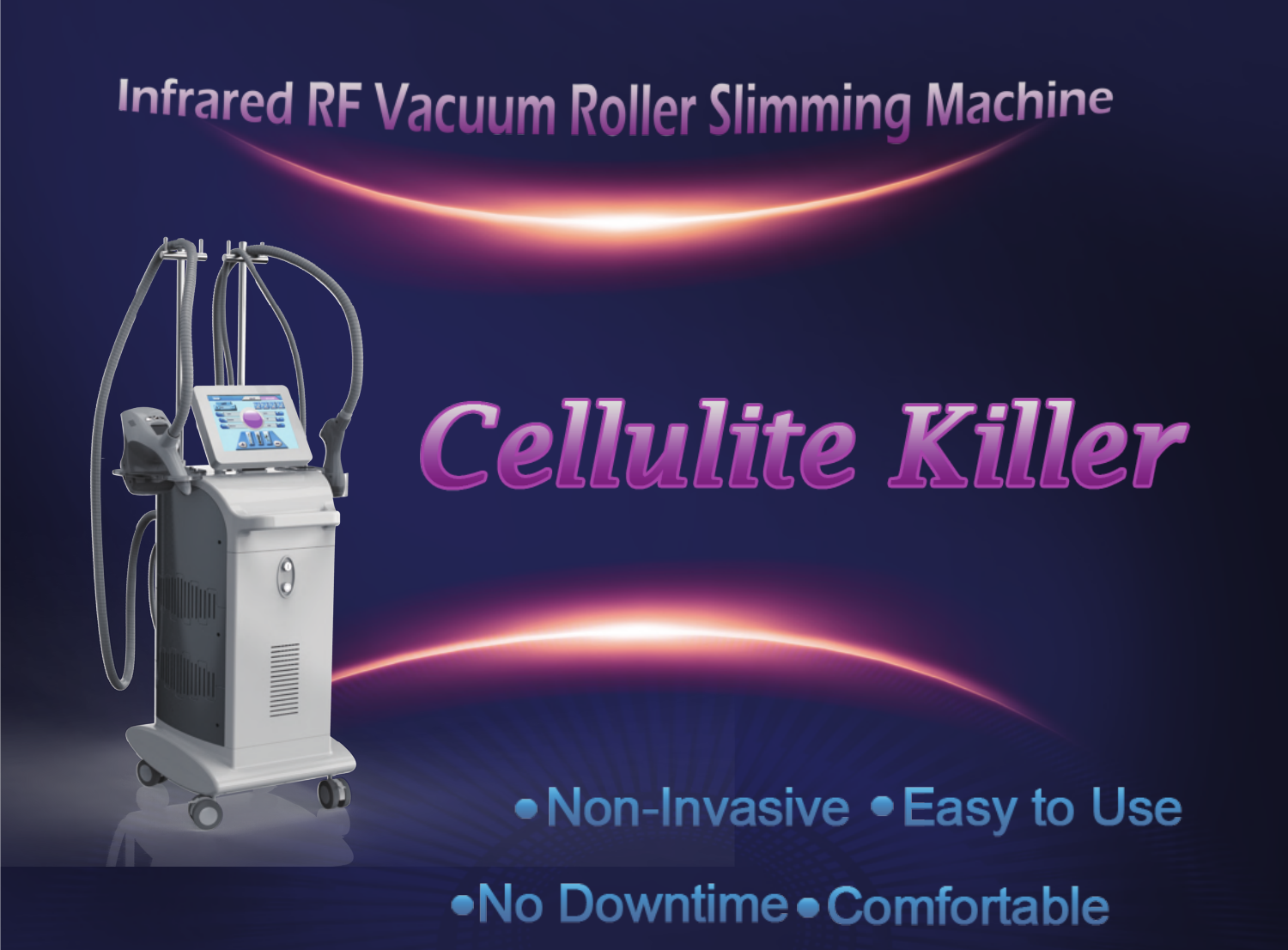# **Treatment Principle**



A vacuum elevates the target tissue, bringing it closer to the energy scure.

 Infrared light(IR) directly he -ats the targeted area.

enly throughout the targeted area,so that it heats faster witout damaging the skin. engrgy safely guides heat ev- Bi-polar radio frequency (RF)

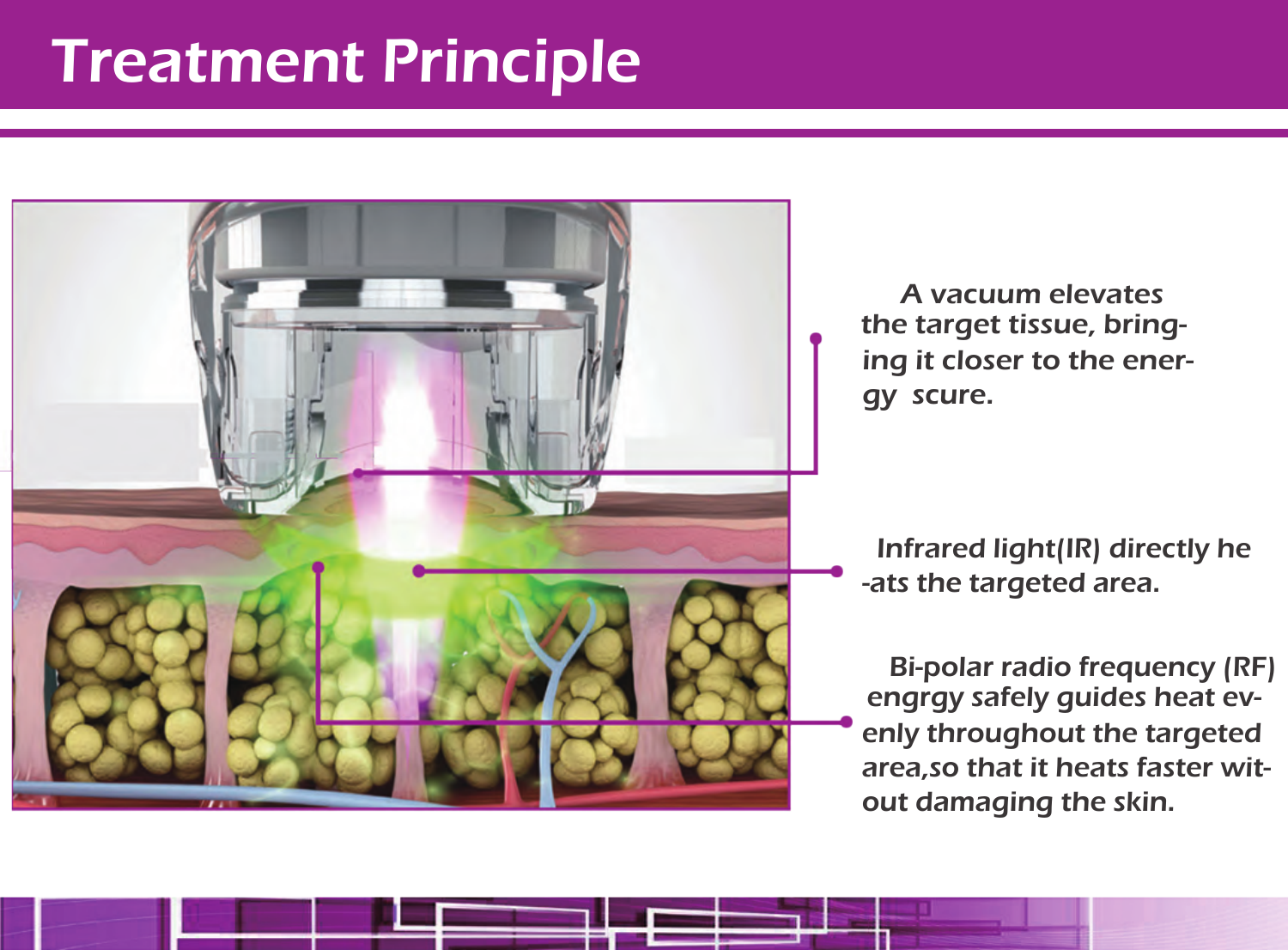# Scope of Treatment Scope of Treatment

- Body Contouring Cellulite Removal
- Wrinkle Removal Face Lifting<br>Demonstration

• Skin Tightening • Circumference Reduction

• Body Slimming • Skin Texture & Tone

# Before & After













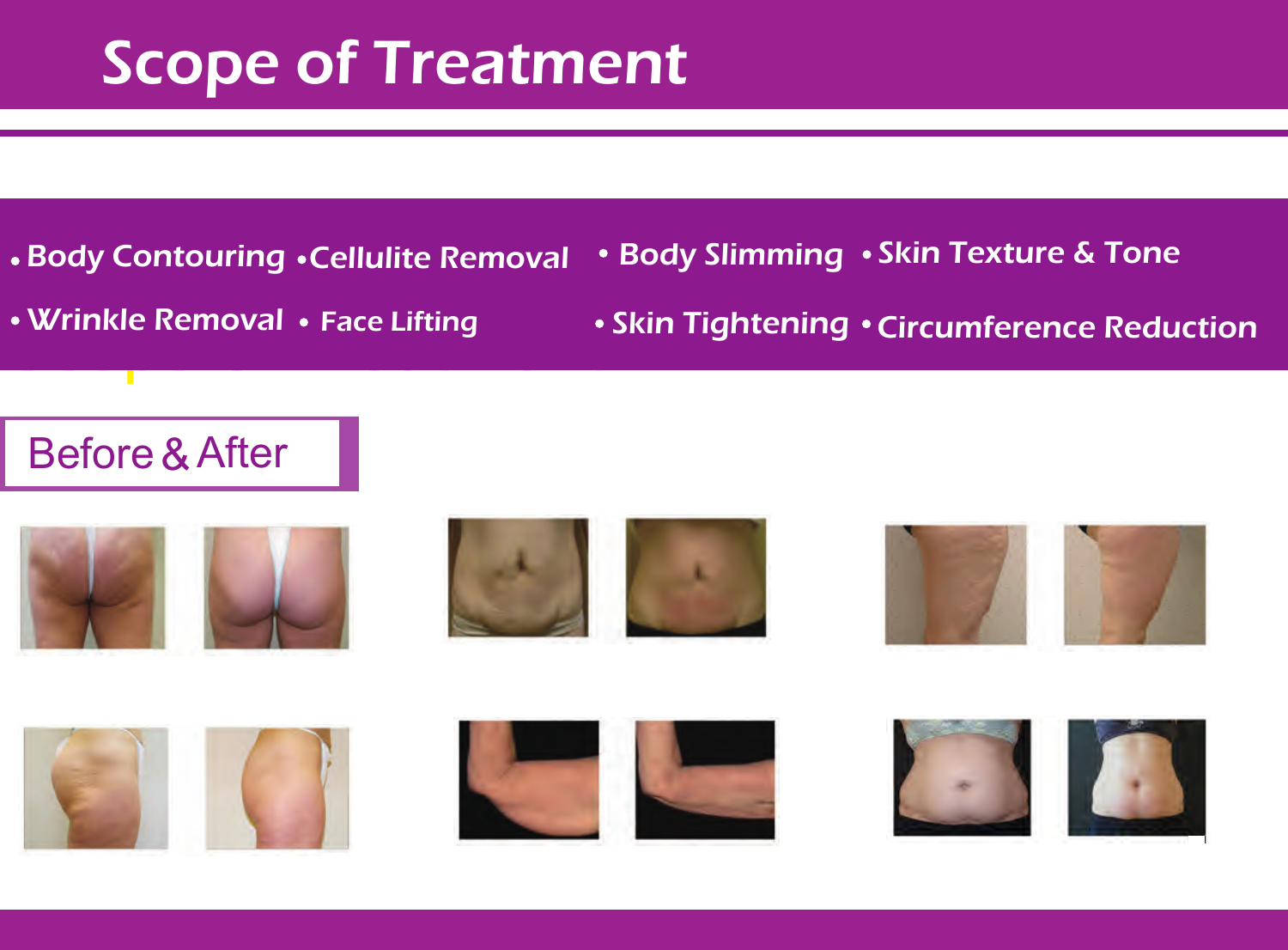# What is cellulite?

Cellulite is a structural skin change that occurs in most post-pubertal females whether they are thin or overweight. It presents itself as a modification of skin morphology evident by skin dimpling and nodularity that occurs mainly in women on the pelvic region, lower limbs, and abdomen, and is caused by the herniation of subcutaneous fat within fibrous connective tissue, leading to a padded or orange peel–like appearance. Cellulite can occur in women of all ages and tends to become more visible with age. Over time, the skin loses its thickness and thereby enhances the visibility of the unsightly cellulite bumps.

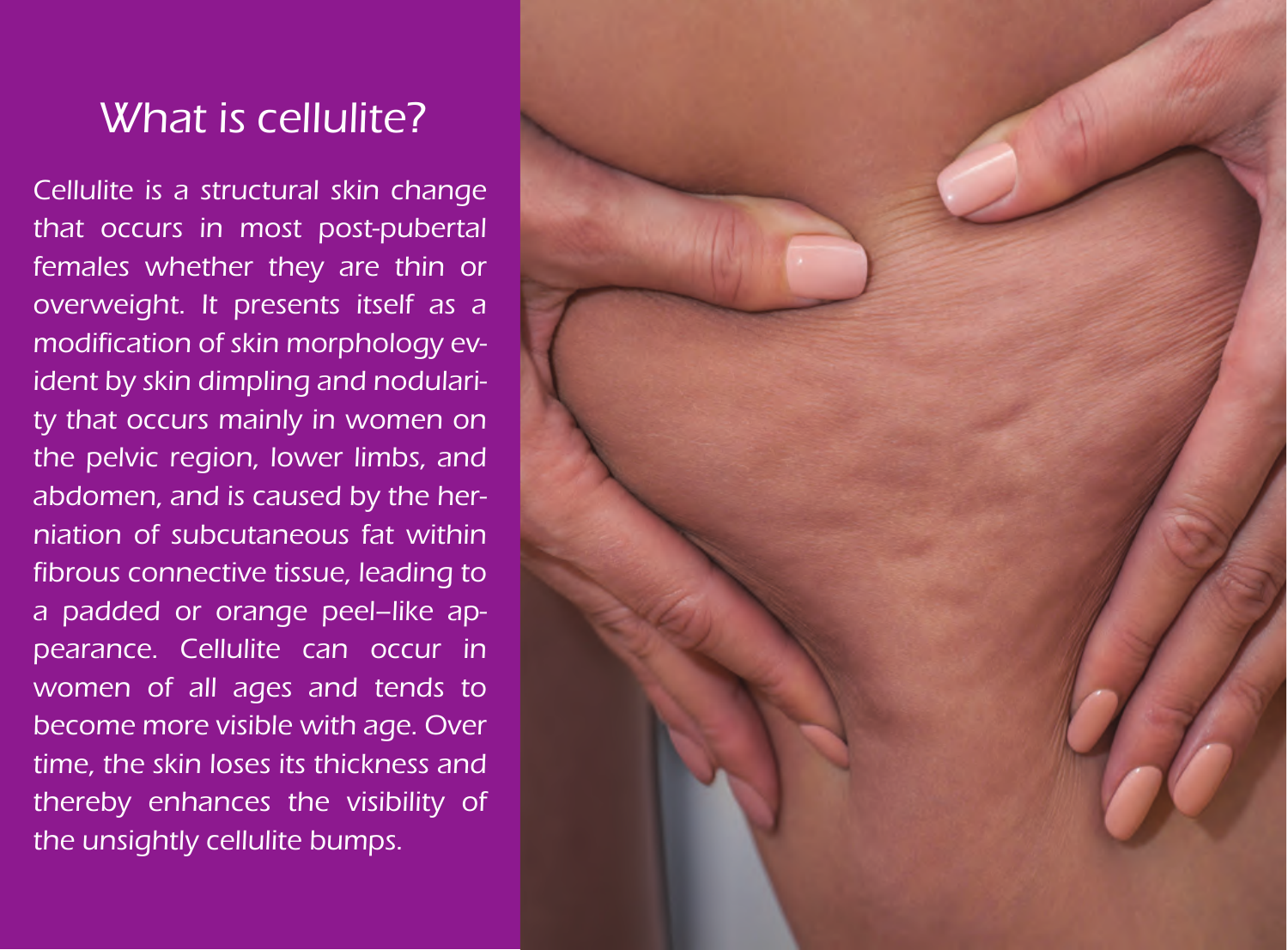## How does Infrared RF Vacuum Roller work to help get rid of cellulite?



The Infrared RF Vacuum Roller combines four different technologies including IR (infrared), Bi-Polar RF (radio-frequency) and mechanical tissue manipulation using pulsed vacuum and massage rollers. The combination of the IR and vacuum coupled RF technologies causes deep heating of the connective tissue including the fibrous septae which in turn promotes an increase in collagen depositing and local cellular metabolism resulting in a localized reduction in skin laxity and volume. The additional mechanical tissue manipulation of the Vela causes an immediate increase in circulation and lymphatic drainage, both essential components for healthy skin structure.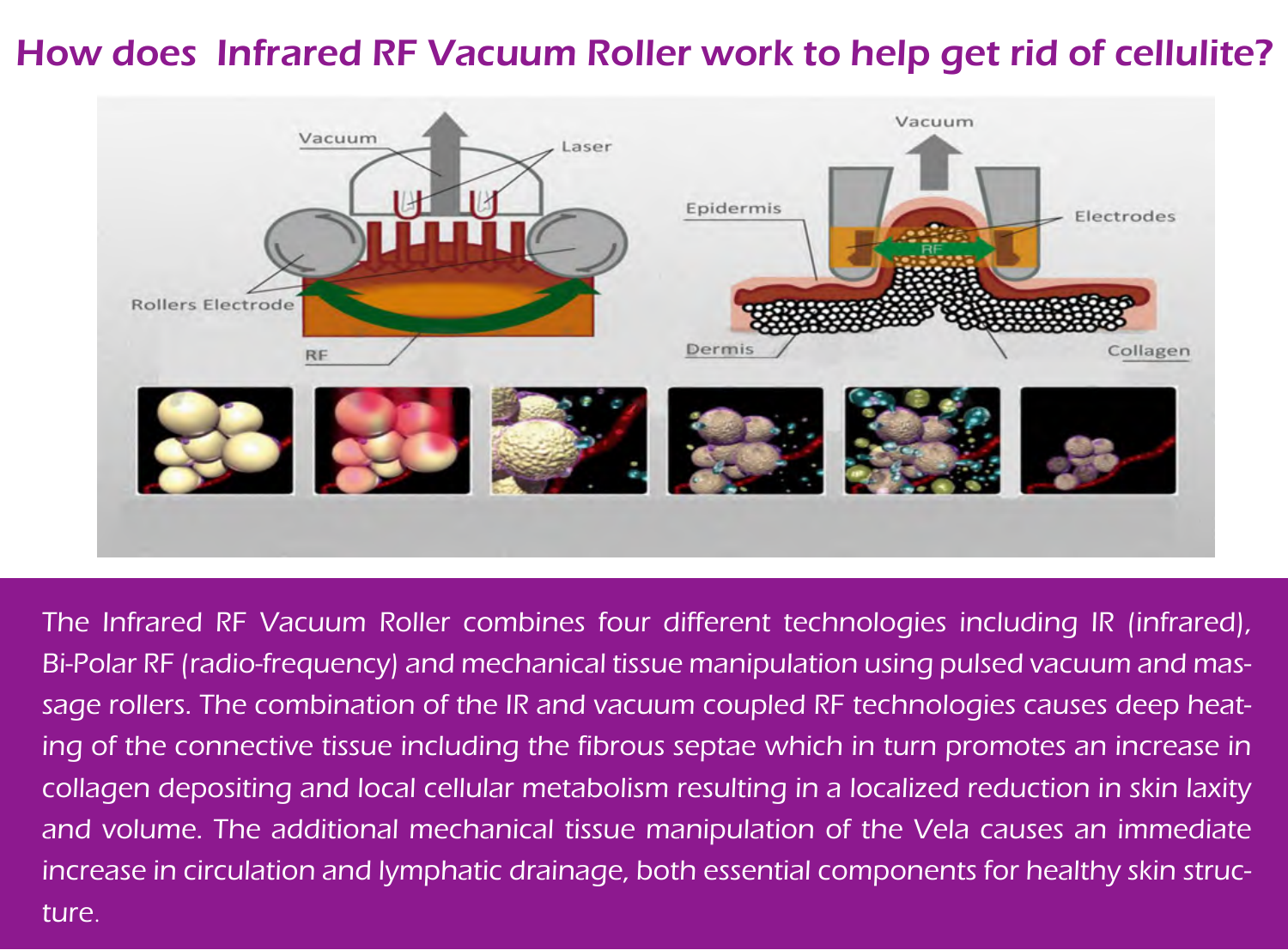# Advantages

- 4 Technologies in one machine Vacuum + 940nm Near-Infrard Laser + Bipolar RF + Rollers
- Profitable business driver high patient demand for cellulite & body contouring treatments
- Add more patients to your practice with short treatment sessions
- Excellent results in just 1-3 sessions
- Enhanced user experience with new Guided Mode software
- Short treatment sessions and outstanding results, from as little as a single session
- Zero downtime and little or no discomfort
- High patient satisfaction

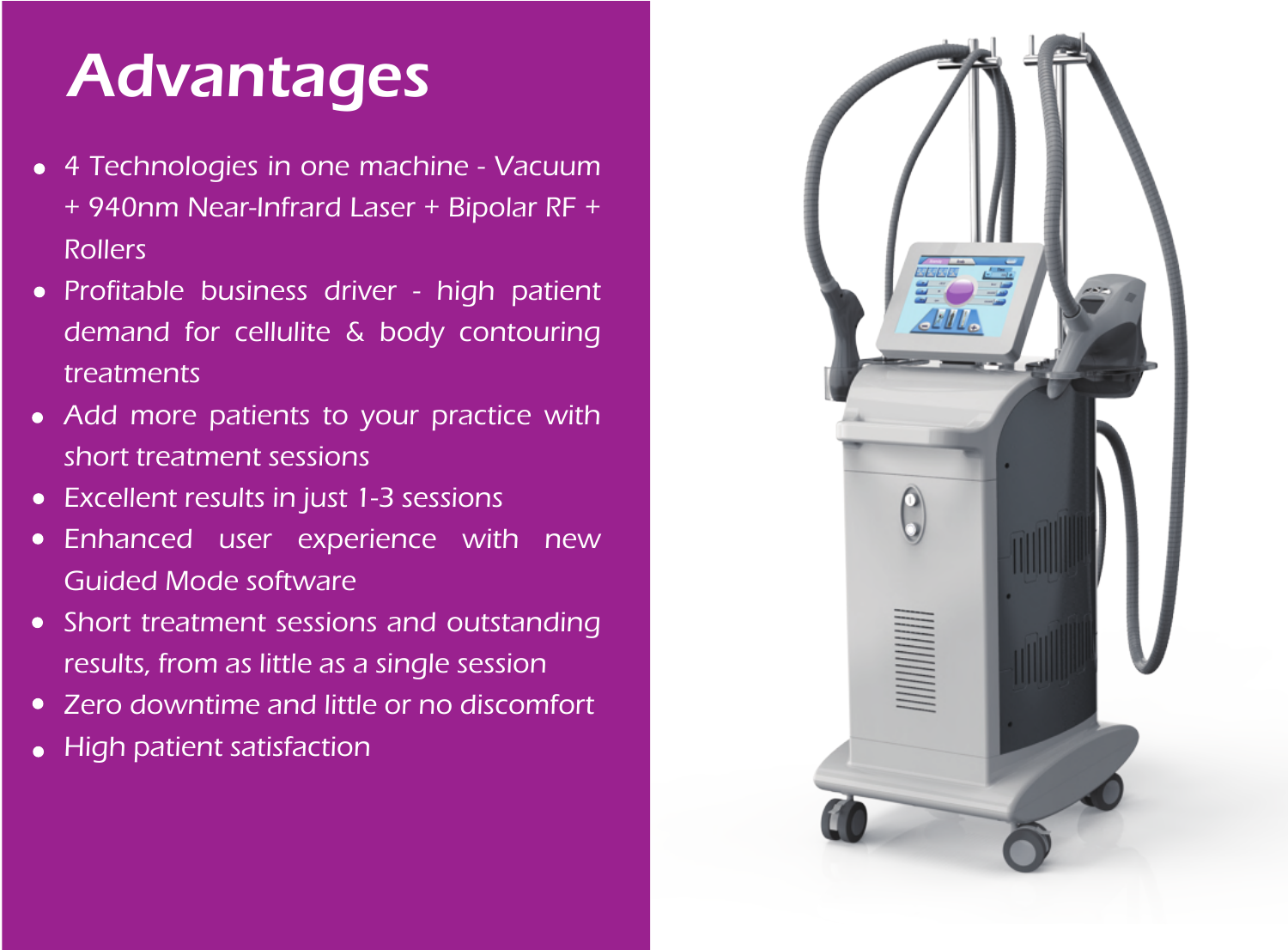

Big Handpiece: For Abdomen, Flank, Buttock, Thigh treat -ment area.







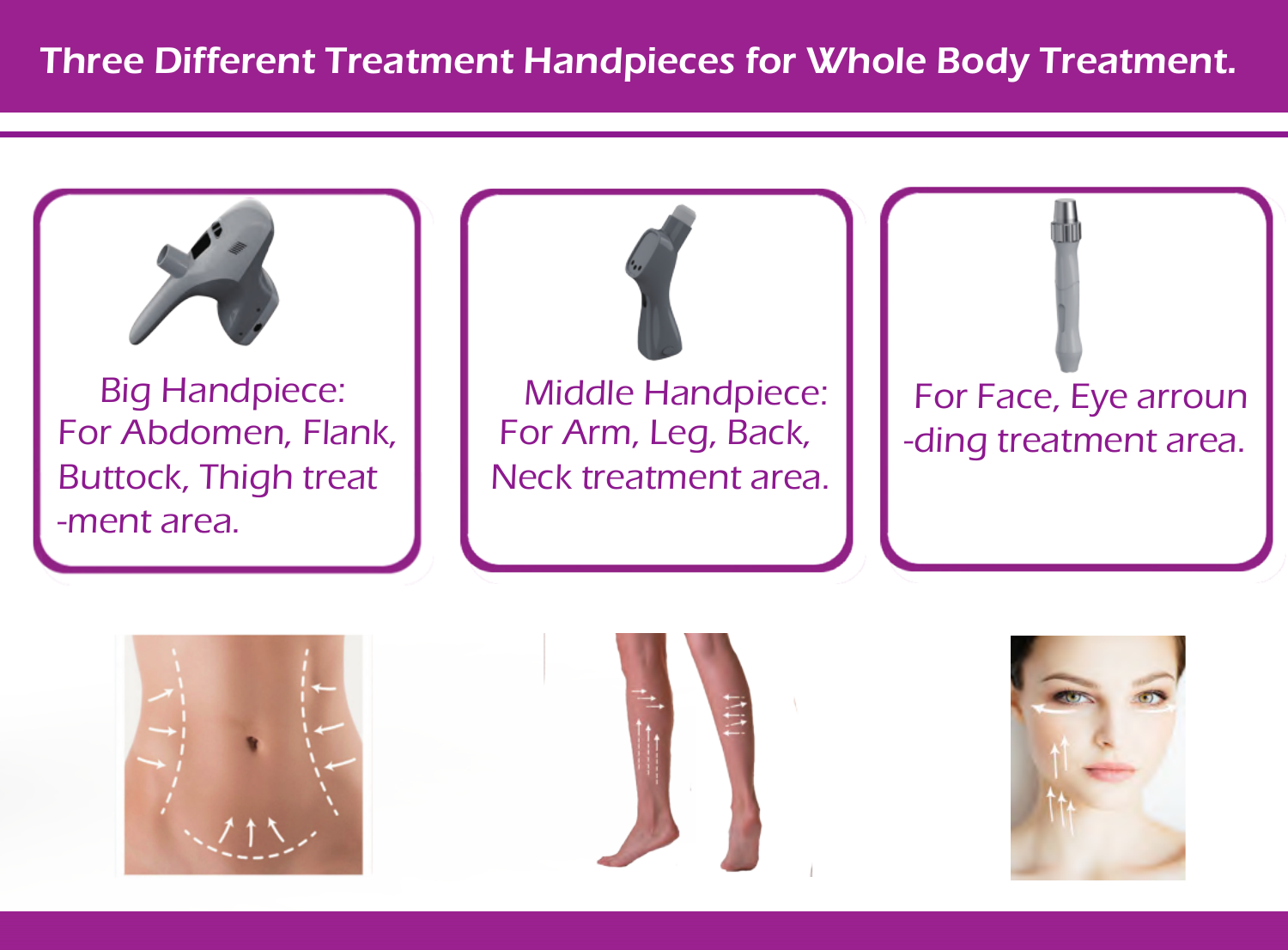# Specification

| Power                        |  |       | 1200 <sub>w</sub>                                             |
|------------------------------|--|-------|---------------------------------------------------------------|
| <b>Radio Frequency power</b> |  | 100w  |                                                               |
| Infrared power               |  | 5-20w |                                                               |
| Infrared wavelength          |  |       | <b>650NM</b>                                                  |
| Size of treatment handle     |  |       | (Body) 80 mm x 40 mm<br>(Arm) 12mm x 40 mm<br>(face) 14mmx3mm |
| Vacuum mode                  |  | Pulse | Continuous                                                    |
| <b>RF</b> frequency          |  |       | 2Mhz                                                          |
| Life of handle               |  |       | <b>500 hrs</b>                                                |
| <b>Vacuum Pressure</b>       |  |       | 30 - 95 (KPA)                                                 |
| <b>Roller Speed</b>          |  |       | $0-36r/m$                                                     |
| Voltage                      |  |       | AC220V±10%, 10A;50HZ/ AC110V±10%10A,60HZ                      |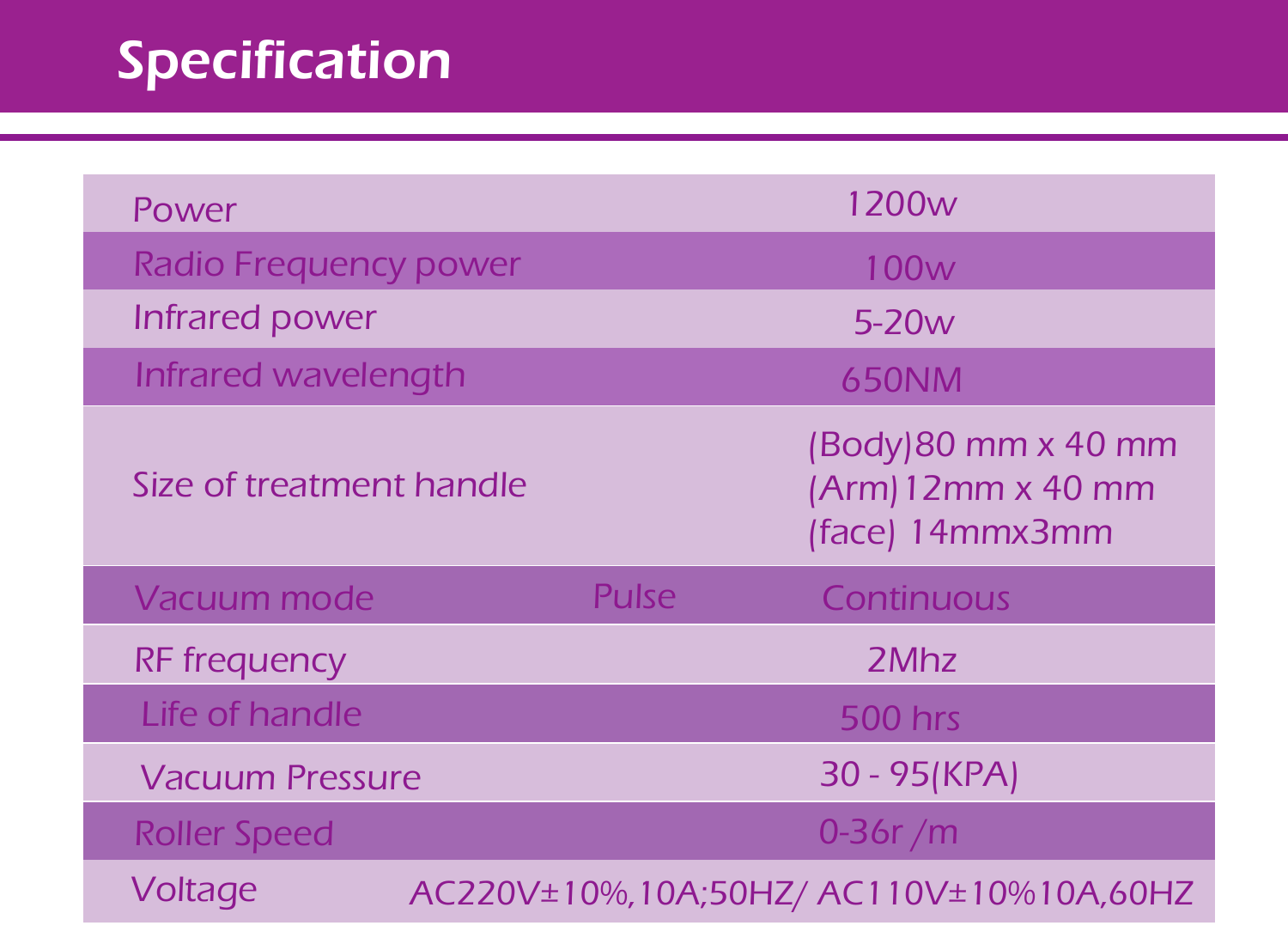# WHY CHOOSE US

#### INCREASE DEMAND

Increased demand for non-in -vasive treatments

# $\begin{array}{c} \leftarrow \\ \leftarrow \\ \leftarrow \\ \leftarrow \end{array}$

#### TRAIN CERTIFICATION

Full Training and Certification for 4 people valued at \$1500



#### STAY AHEAD OF THE MARKET

Keeping ahead of the market with latest Body Shaping Treatments for Men and Women



#### SUPPORT

Professional service team with 24hours online service (Phone support)

**PORT** 

#### **WARRANTY**

3 years warranty (except consuma -bles), with whole life free service.

#### PROFESSIONAL MANUFACTURER

---

More than 10 years manufacturer experience

#### TRAINING

User manual, operation video and online training through webcam for free



#### YOUR OWN BRANDING

Put your logo on the machine and screen if needed.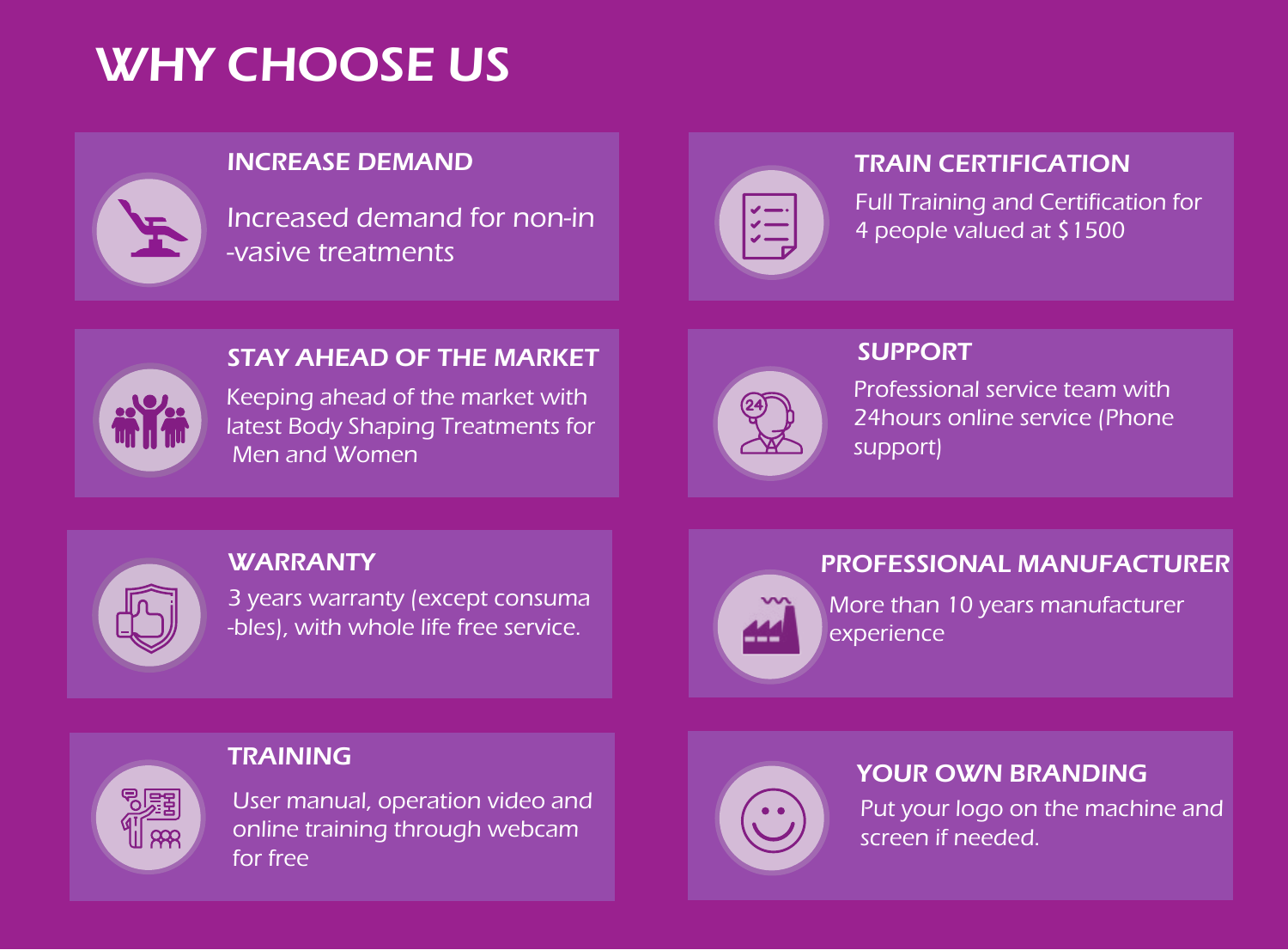### Who would be an ideal candidate for this treatment?

The treatment is recommended for normal to overweight patients who suffer from unsightly cellulite in the pelvic region, around the hips, abdomen, or lower limbs. For optimized results, these patients should also be committed to maintaining a healthy lifestyle. The treating clinician has the final determination for choosing the best candidates for the treatment.

### How many treatments needed?

For body and limbs, 8-10 treatments each session, each 4-5 days for one treatment, 30 minutes each treatment.

For face, 10 treatments one session, once a week, 15-20 minutes each treatment.

For eye wrinkle, 10 treatments one session, once a week, 15 minutes each treatment.

### How long the results will last?

We recommend 10 treatments as a session, there will be improvements differently after each treatment. Results can last up to a few years depending on age, lifestyle and hormonal changes, maintenance sessions are recommended to extend the effect of the results, we recommend once a month after desired results have been obtained. 1-5cm will be reduced on thighs, 2-6cm on abdomen and waists.

### What is the treatment procedure like?

Most patients find the treatment comfortable and describe the treatment as feeling like a warm deep-tissue massage. The treatment parameters are easily adjusted to ensure a comfortable treatment experience. It is normal to experience a warm sensation for a few hours after your treatment. Some patients report a pinkish appearance at the treatment area that may last a few hours post treatment, and skin may appear pink for several hours.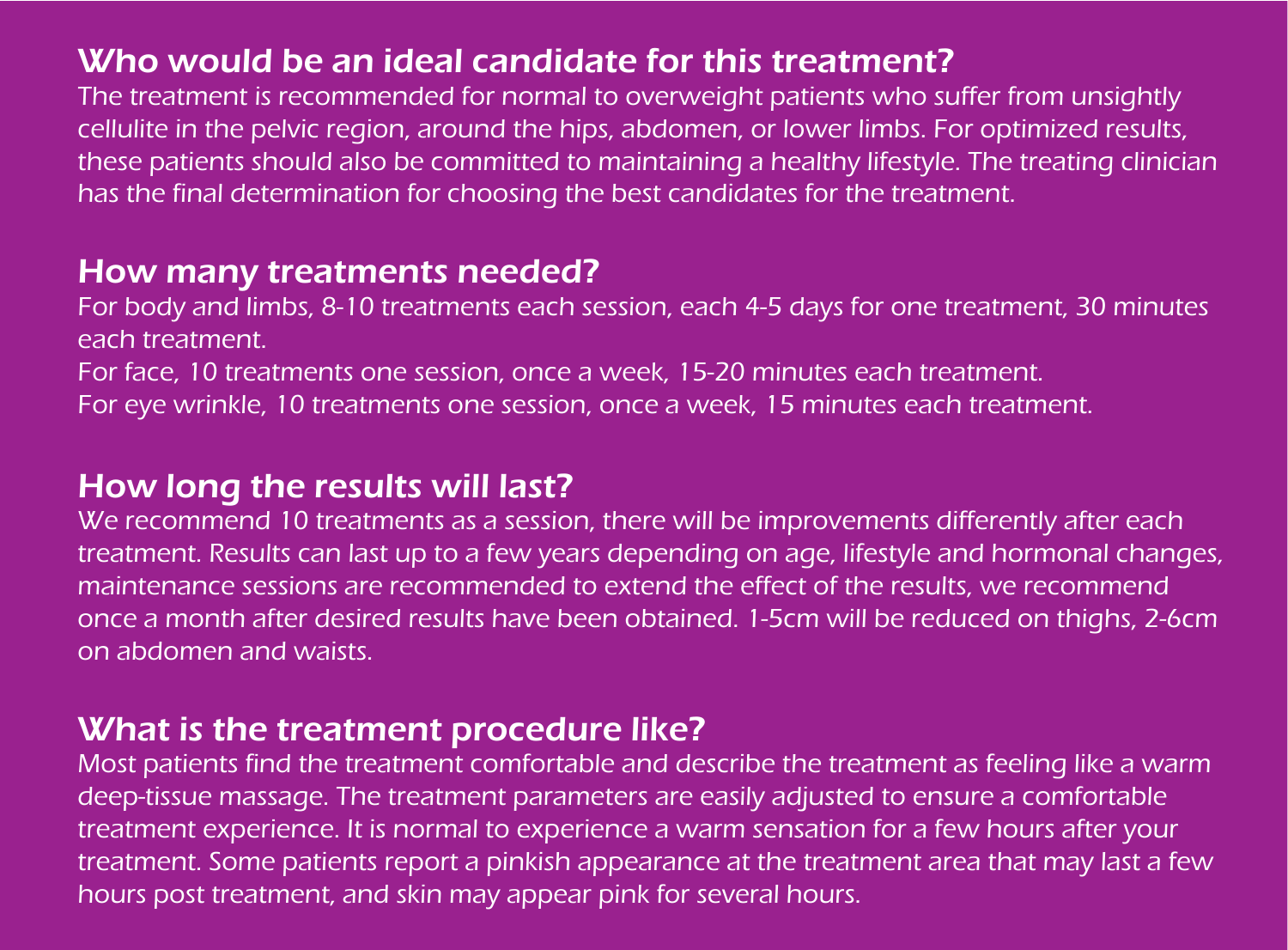### What will happen after treatment?

1) Urinary output will be increased. 2) feel thermal for 30minutes to an hour.

### What should be noticed after treatment?

Please avoid sunbath and tanning treatment.

## Who can operate this machine?

Any trained operator can use it.

## **Applications**

- 1) Neck lift, face lifting, improve crow's feet, dark circles, eye bags, etc.
- 2) Cellulite reduction for arms, legs, back, waists, abdomen.
- 3) Body shaping after childbirth.
- 4) Striae gravidarum reduction.

### What are the contraindications ?

There are no major contraindications for the treatment. For patients with pacemakers/defibrillator, pregnant or nursing or severe health problems, it is recommended to defer to their physician prior to commencing treatment.